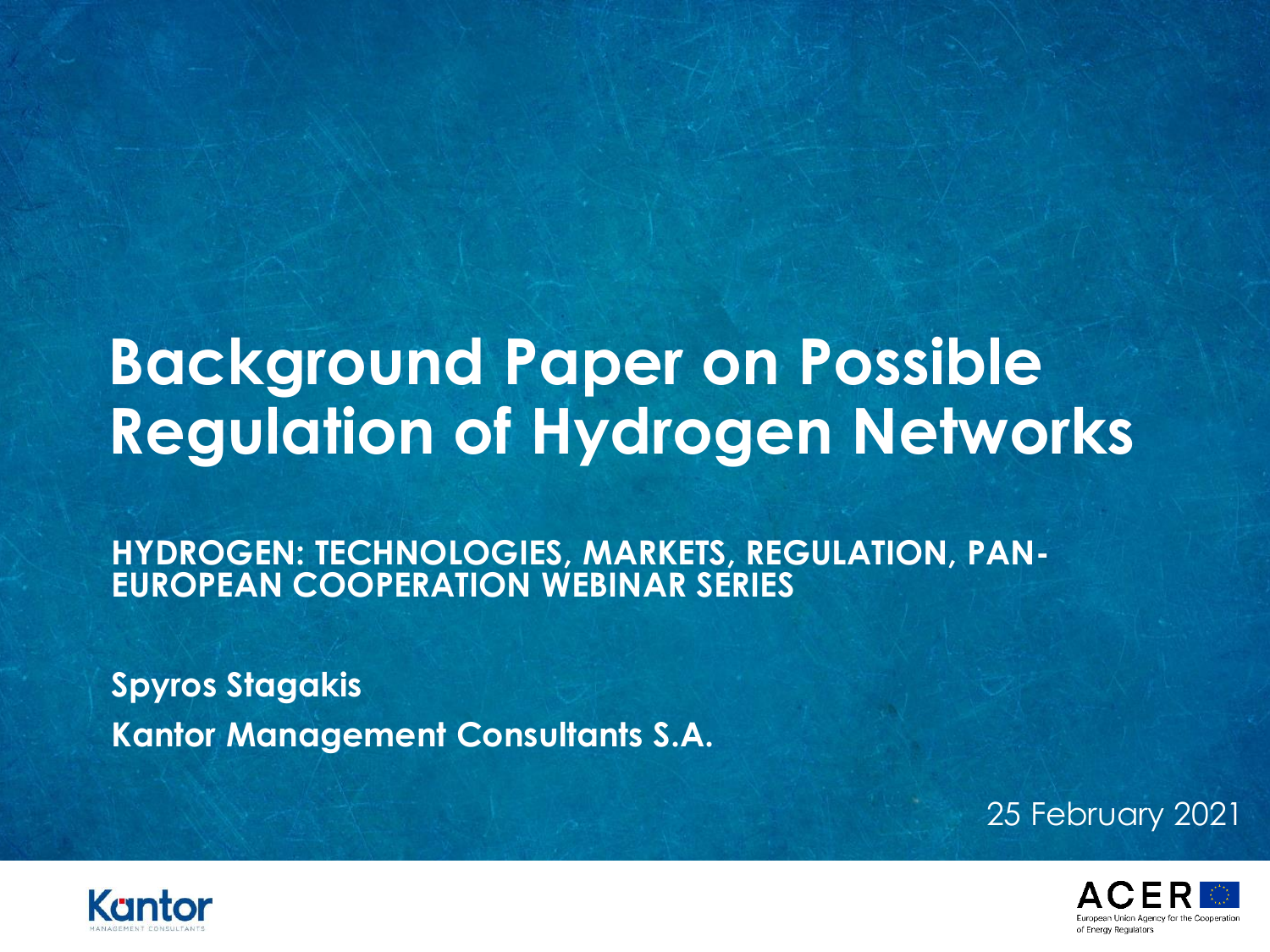#### **Contents**

- 1. Scope of our work
- 2. Objective and key outcomes
- 3. Grid Infrastructure and hydrogen networks
- 4. EU existing Policy/Regulatory Framework and European Strategies
- 5. Review and meta-analysis of material related to the injection of hydrogen into the grid
- 6. Gap analysis
- 7. Recommendations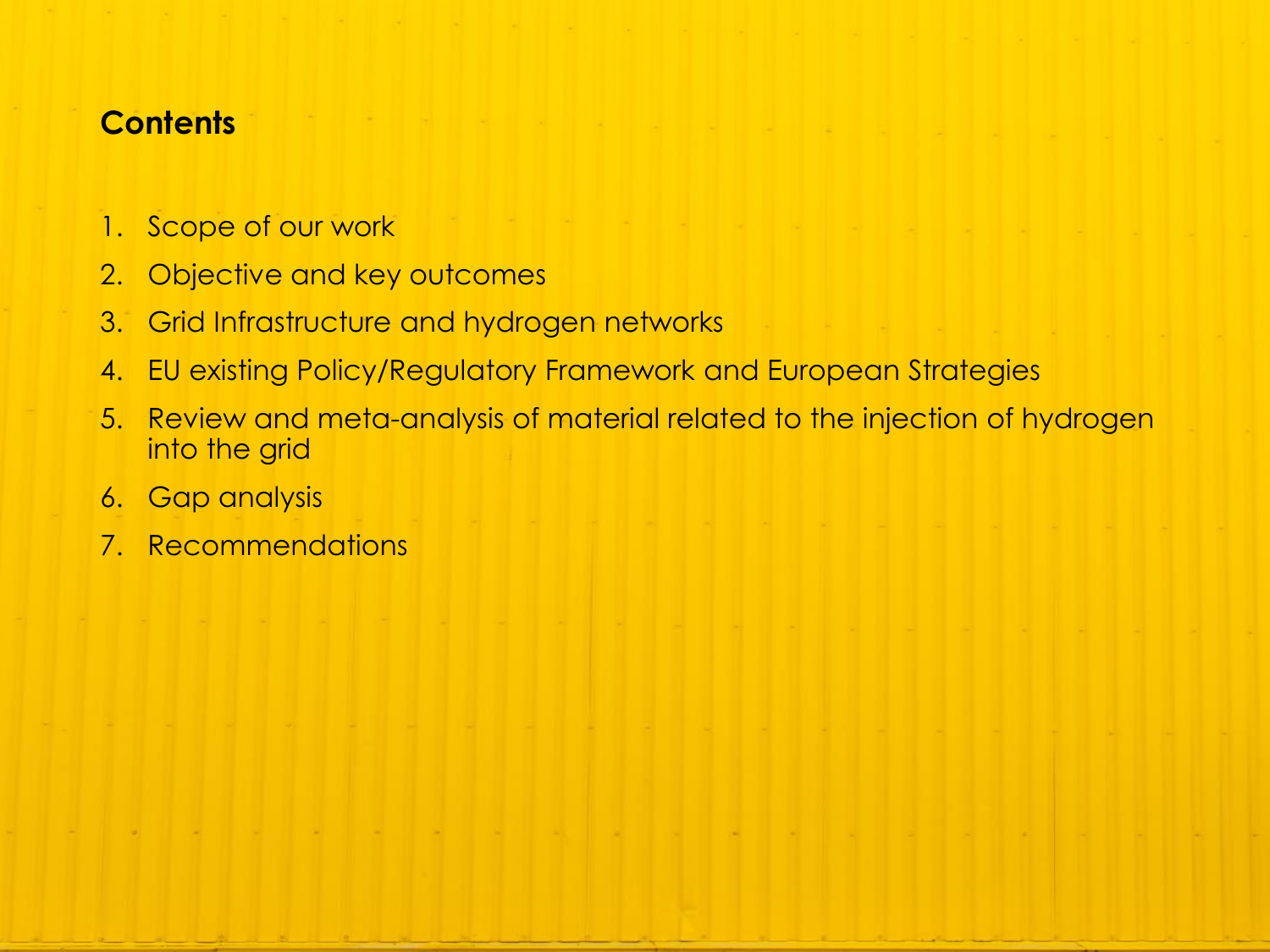#### **1. Scope of our work**

#### **The scope of our study was to review and meta-analyse a whole range of papers regarding the regulatory aspects of hydrogen networks in the EU**

- 
- Our key findings and recommendation arise from the review and metaanalysis of material related to the injection of hydrogen into the grid and do not represent the Consultant's opinion on potential resulting debates on the matter.
- Our analysis does not intend to prioritize possible actions, but to list them, so that could be addressed by the hydrogen future market players.
- Focus areas and the whole content of our study is not a matter of importance ranking, but a matter of depicting the future of hydrogen energy sector, following the best example of natural gas with a proven success on the European market or other equally successful regulatory models (i.e. regulation on telecommunications.).
- In no case, a regulated or a non-regulated hydrogen network option is exclusively suggested, but alternative options for both of them are highlighted.

\_\_\_\_\_\_\_\_\_\_\_\_\_\_\_\_\_\_\_\_\_\_\_\_\_\_\_\_\_\_\_\_\_



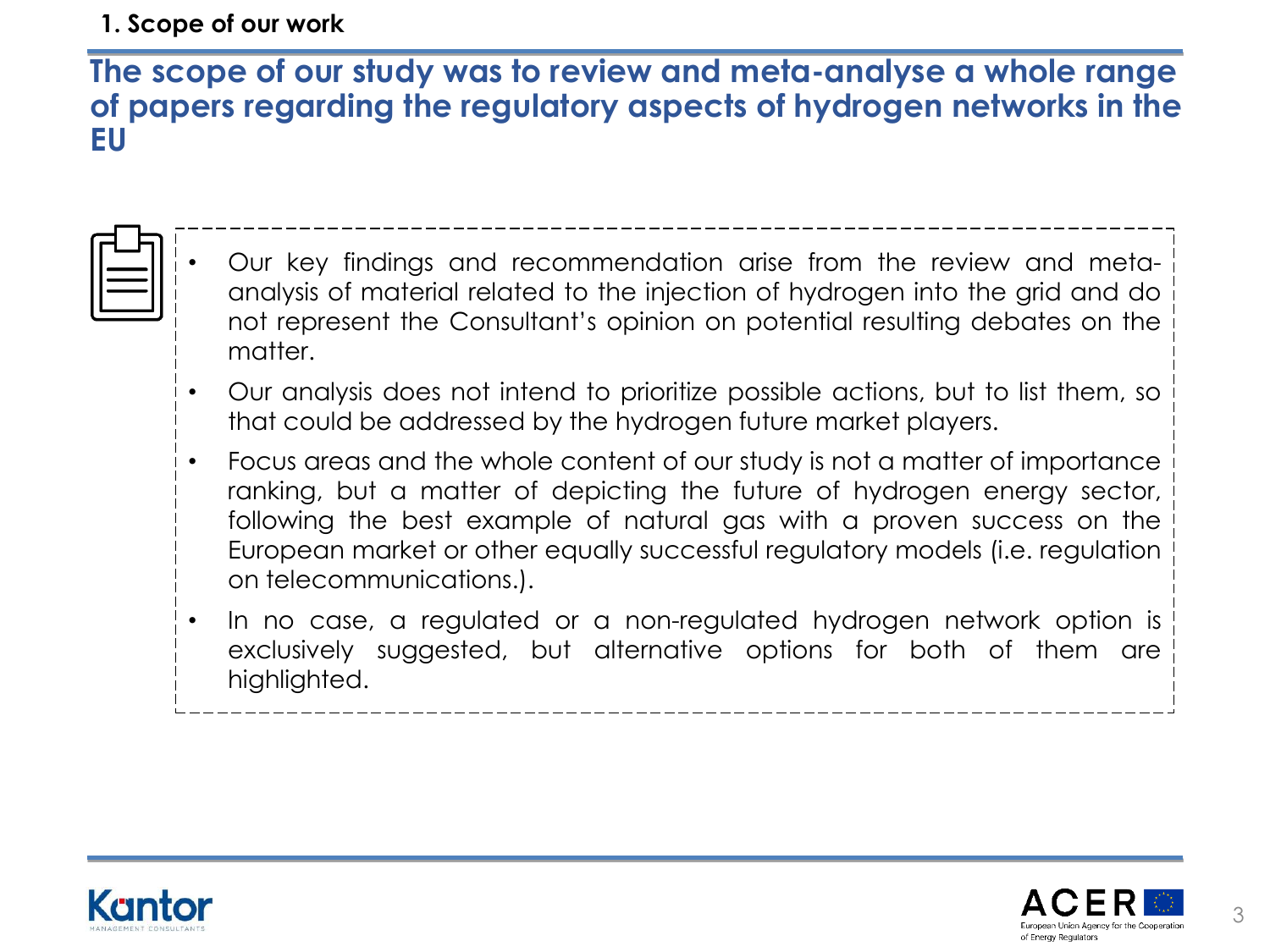**2. Objective and key outcomes**

**Hydrogen currently accounts for ~1% of Europe's energy consumption, 96% of which is produced from natural gas, emitting significant amounts of CO2 emissions in the process**





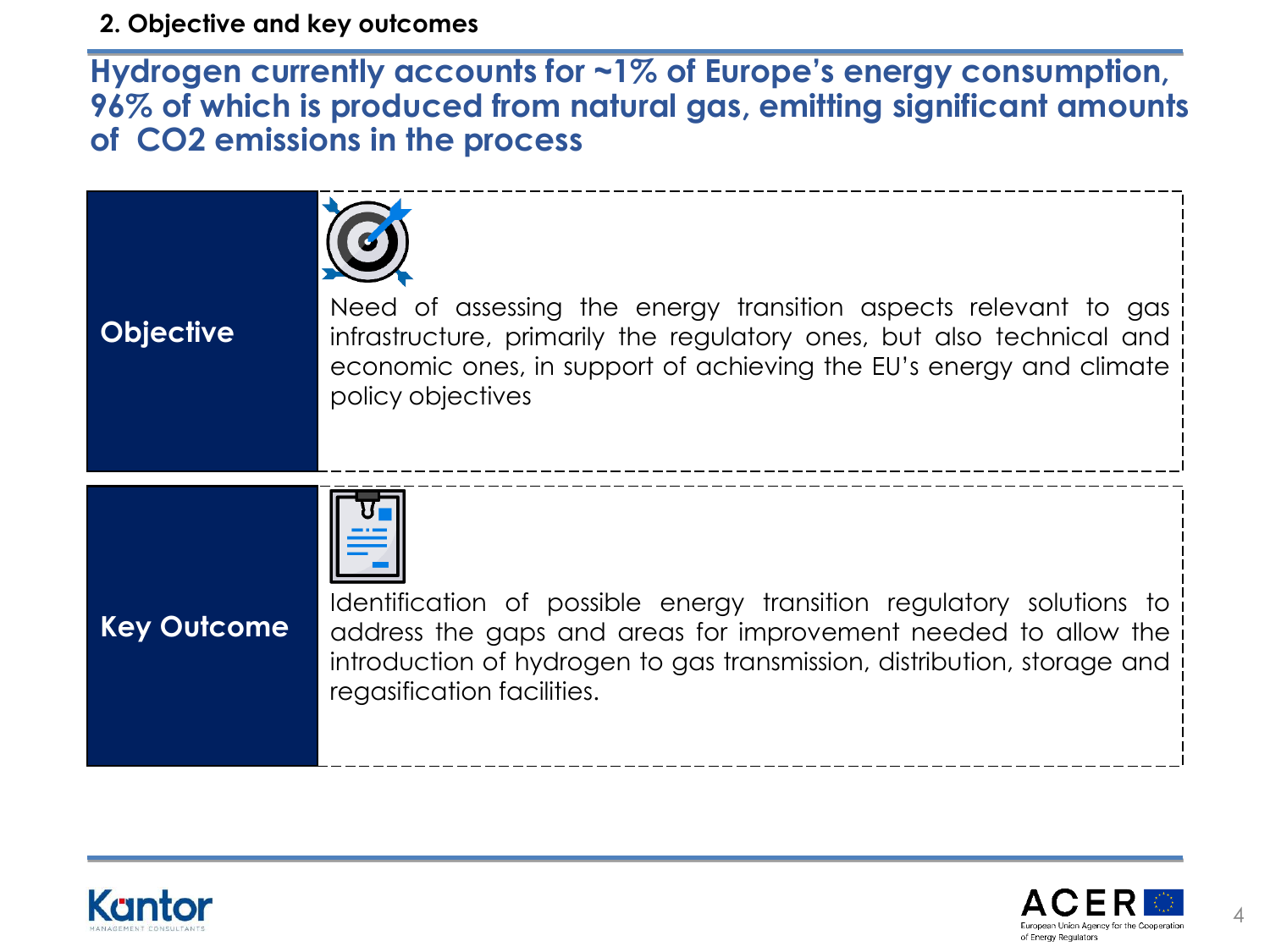**The EU's energy sector is undergoing structural change, targeting areas ranging from sources of primary energy to energy transportation infrastructure, regulations and prices.**

Significant cost-effective decarbonization through an integrated sectoral approach

Improving energy efficiency to reduce energy losses

Storing large quantities of energy and transporting energy over long distances

Energy system integration

#### **Challenges Natural Gas Infrastructure**

Transfer energy over long distances at low cost and low energy losses

High cross-border energy transmission capacities

Flexibility for meeting supply-demand and fairly large seasonal energy storage capacities

Serving of a large portion of the EU territory and public acceptance

#### **Hydrogen**

- Injected in the form of a blend into the natural gas grid
	- Currently, in the majority of the Member States, injection of H2 in the gas transmission network is not applicable.
	- Nevertheless, many of the NRAs report that their Hydrogen strategy is underway
- Used to produce synthetic methane for injection into the natural gas grid
- Injected directly into a dedicated hydrogen grid



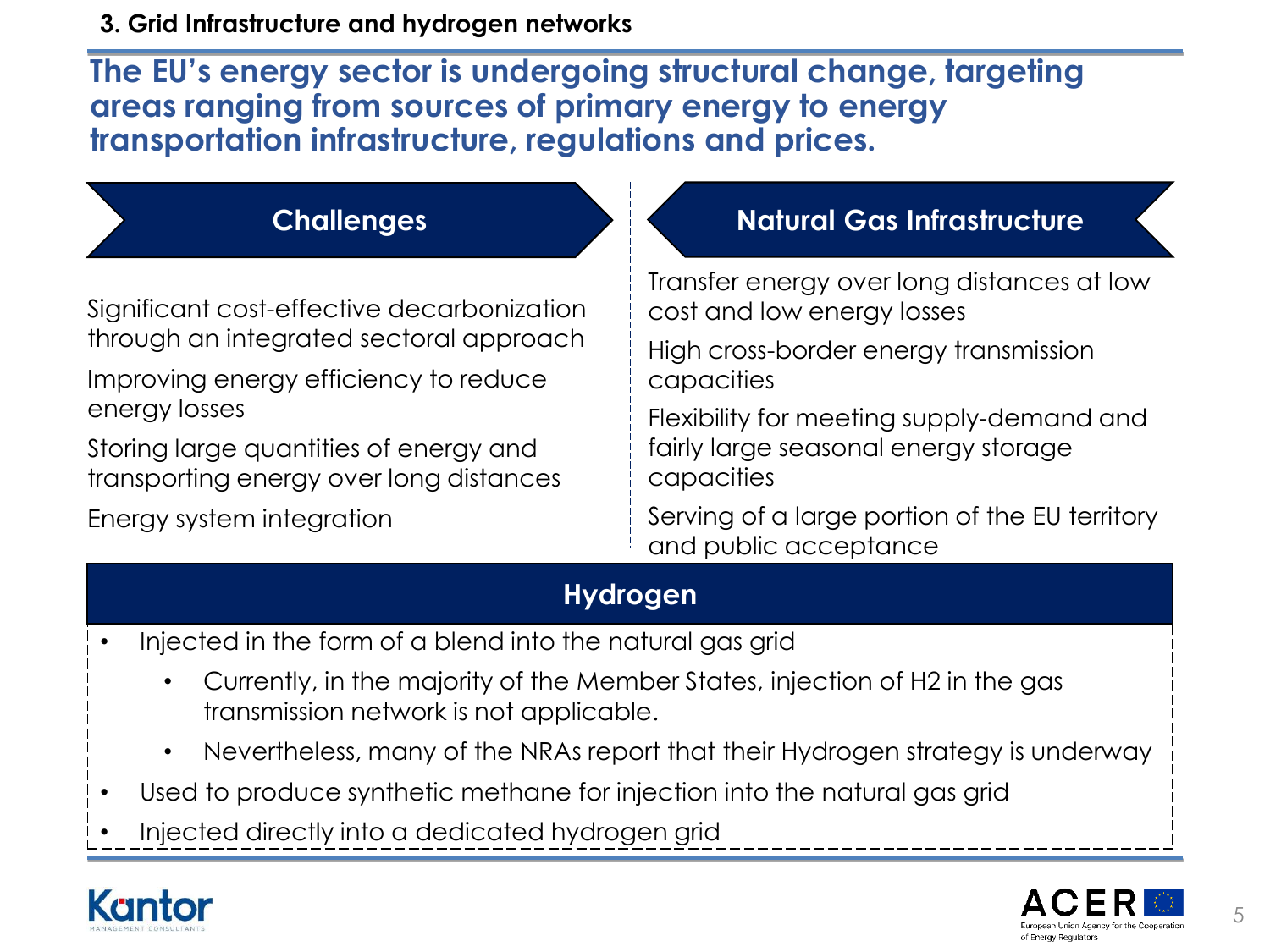#### **3. Grid Infrastructure and hydrogen networks**

**The emergence of new gases, like hydrogen, poses challenges for the gas infrastructure in its present form, from a technical, economical and system-level standpoint.**



#### **Blending hydrogen and methane**

A likely configuration in the short to medium term, as per the EU Hydrogen Strategy, is one that can accommodate an increasing share of hydrogen in the grid,

- as green hydrogen produced from electrolysis through renewable generated electricity,
- as low carbon hydrogen (blue) from reforming of natural gas with Carbon Capture, Utilization, and Storage (CCUS) technologies (transition to clean energy).

This configuration is based on acceptable thresholds of hydrogen and methane.



#### **Hydrogen only**

Hydrogen can be acquired through a range of sources and processes, e.g. from renewable electricity via electrolysis or imported hydrogen (also at a small scale from methane via pyrolysis).

Hydrogen has distinctly different characteristics from natural gas (calorific value, flow properties, density, flame speed, flame combustion properties, heat characteristics and interaction with the grid).

Although blending hydrogen and methane can slightly change these characteristics, a pure hydrogen-ready grid, would translate into different technical considerations in each grid component.



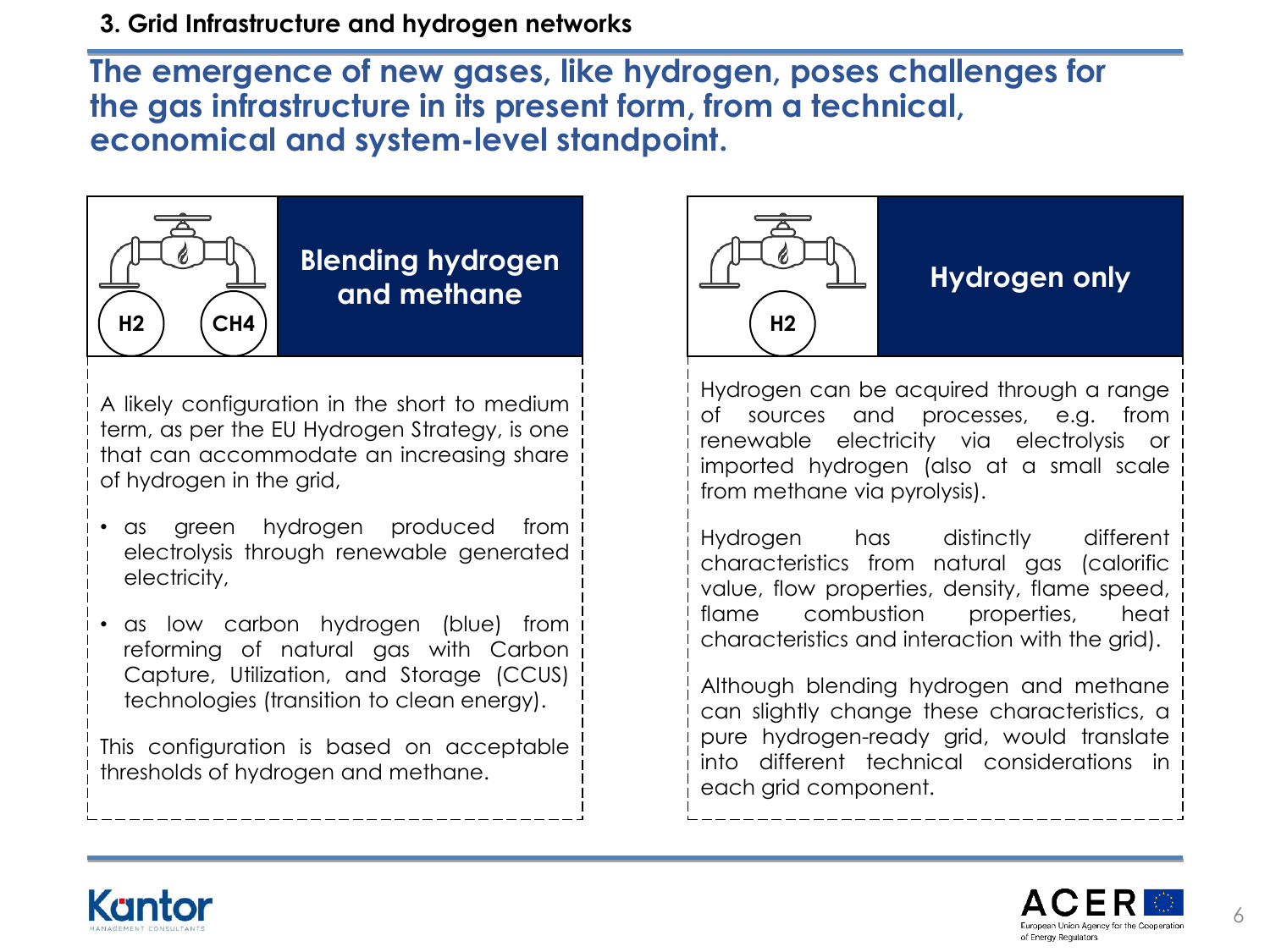#### **4. EU existing Policy/Regulatory Framework and European Strategies**

#### **Fundamental legal and administrative barriers might hinder the injection of hydrogen into the gas grid in the EU, with the main hurdle being the lack of a framework for grid injection requirements.**

- The EU legislative framework is well established when it comes to natural gas and its infrastructure.
- At the heart of the EU framework for gas, lies the Third Gas Directive and its associated regulations.
- A number of the EU legal acts are also relevant to the deployment of hydrogen, either directly (e.g. renewable gas deployment including hydrogen) or indirectly (e.g. safety, environmental, transport law, etc.).
- Current legislation must be adapted and further developed to address the treatment of hydrogen and the injection of hydrogen into gas networks.

| <b>Number</b> | <b>Title</b>                                                                                                                                                                                   | Date           |
|---------------|------------------------------------------------------------------------------------------------------------------------------------------------------------------------------------------------|----------------|
| 1.            | DIRECTIVE (EU) 2019/692 amending Directive<br>2009/73/EC concerning common rules for the<br>internal market in natural gas.                                                                    | April 17, 2019 |
| 2.            | Directive (EU) 2018/2001 on the promotion of the<br>use of energy from renewable sources (RED II)                                                                                              | December 2018  |
| 3.            | <b>COMMISSION REGULATION (EU) 2017/460</b><br>establishing a network code on harmonized<br>transmission tariff structures for gas.                                                             | March 16, 2017 |
| 4.            | <b>COMMISSION REGULATION (EU) 2015/703</b><br>establishing a network code on interoperability<br>and data exchange rules.                                                                      | April 13, 2015 |
| 5.            | COUNCIL REGULATION (EU) No 559/2014<br>establishing the Fuel Cells and Hydrogen 2 Joint<br>Undertaking; - The Fuel Cells and Hydrogen Joint<br>Undertaking (FCH JU)                            | May 6, 2014    |
| 6.            | Directive 2009/73/EC concerning common rules<br>for the internal market in natural gas and<br>repealing Directive 2003/55/EC.                                                                  | July 13, 2009  |
| 7.            | REGULATION (EC) No 715/2009 OF THE<br>EUROPEAN PARLIAMENT AND OF THE COUNCIL<br>on conditions for access to the natural gas<br>transmission networks and repealing regulation<br>EC 1775/2005. | July 13, 2009  |
| 8.            | Regulation (EC) No 942/2019 of the European<br>Parliament and of the Council establishing an<br>Agency for the Cooperation of Energy<br>Regulators                                             | July 13, 2009  |



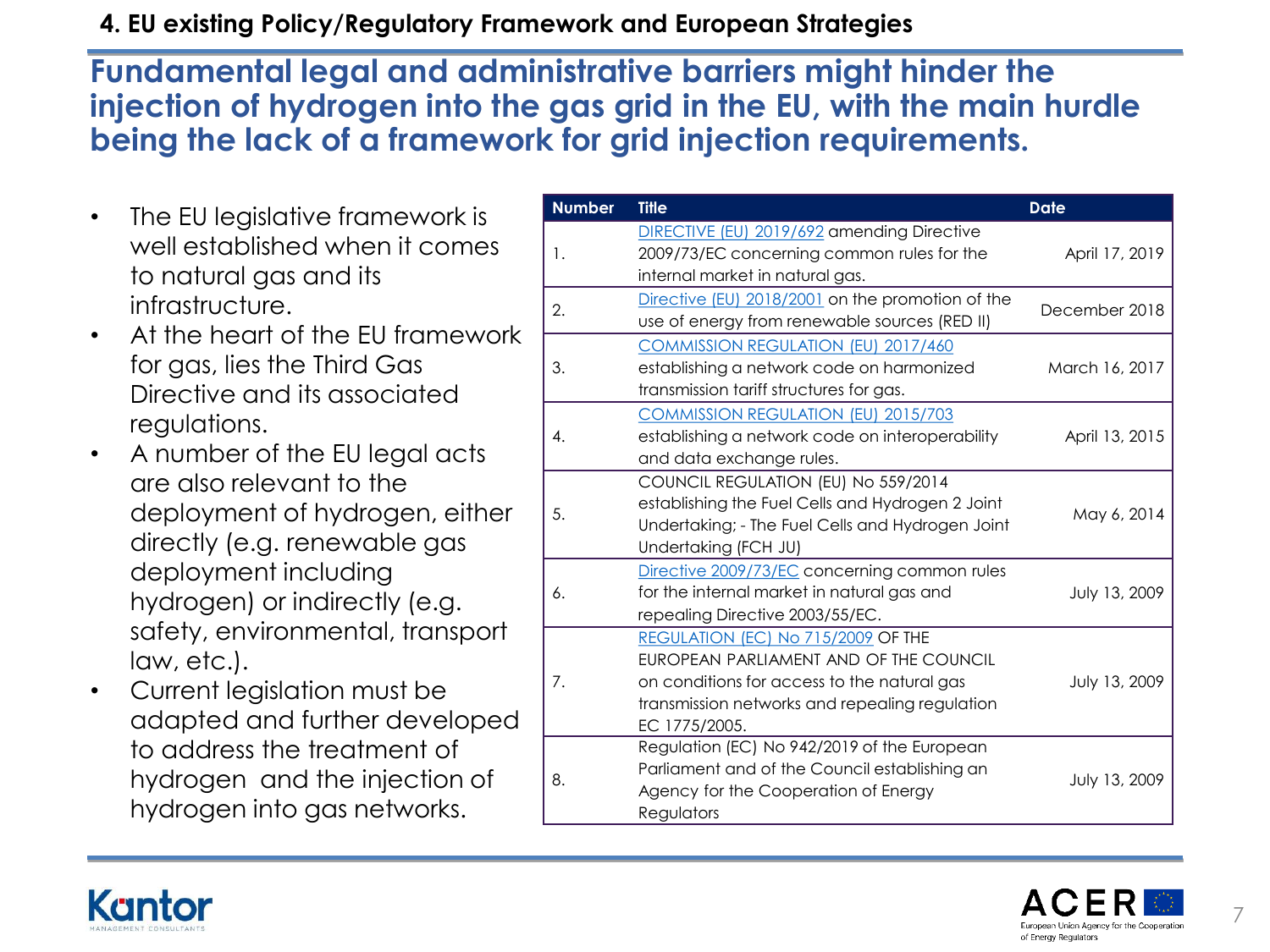### **The Dutch government has recognized that a solid regulatory framework is the key for the development of the hydrogen economy.**

On 30<sup>th</sup> March 2020, the Dutch Minister for Economy and Climate published a vision and action plan for hydrogen to 2050.

 $\bigcap$ 

In the "State Vision for the Development of Markets for the Energy Transition", dated on 22<sup>nd</sup> June 2020, the Dutch Minister of Economic Affairs and Climate Policy stated that the transition of the natural gas infrastructure to green gas and low carbon hydrogen is one of the main policy issues

 $\bigcap$ 

- The Dutch government recognizing its role in the development of the hydrogen infrastructure will review the conditions under which the existing gas grid could be used for the transport and distribution of hydrogen and the role of the network operators in the hydrogen chain.
- The national and regional network operators and companies will be involved in this process.
- Connections with Germany and other neighboring countries and capacities required are also taken into consideration during the investigation, as H2 deployment makes much more sense if applied at a trans-European level, as opposed to segmented national boundaries.
- Laws and regulations for the deployment of the existing gas network is anticipated in the near-term.



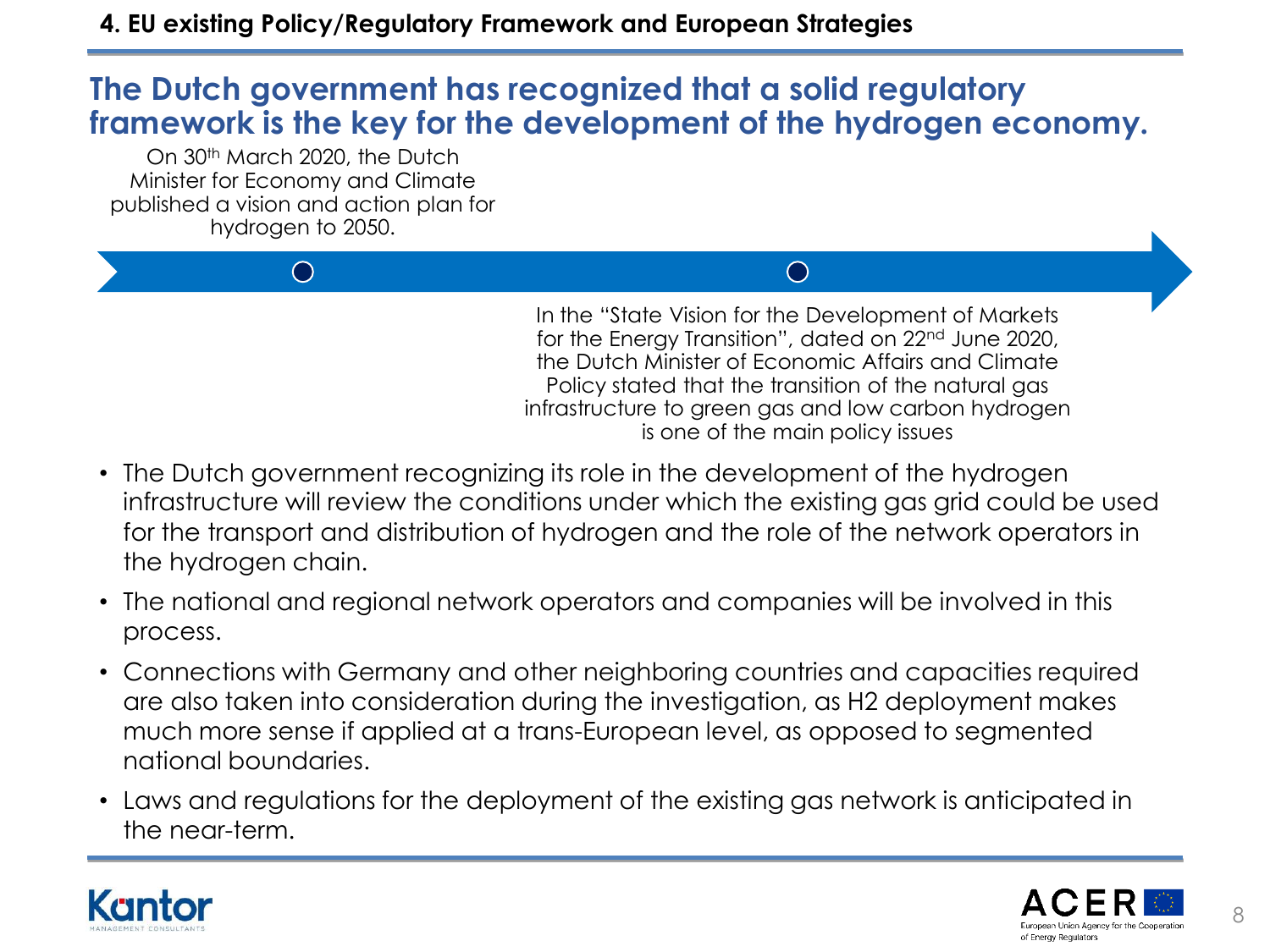**4. EU existing Policy/Regulatory Framework and European Strategies**

**The Federal Government of Germany approved the "National Hydrogen Strategy" on 10th June 2020, which aims at the enhancement of the domestic hydrogen's production and its utilization**





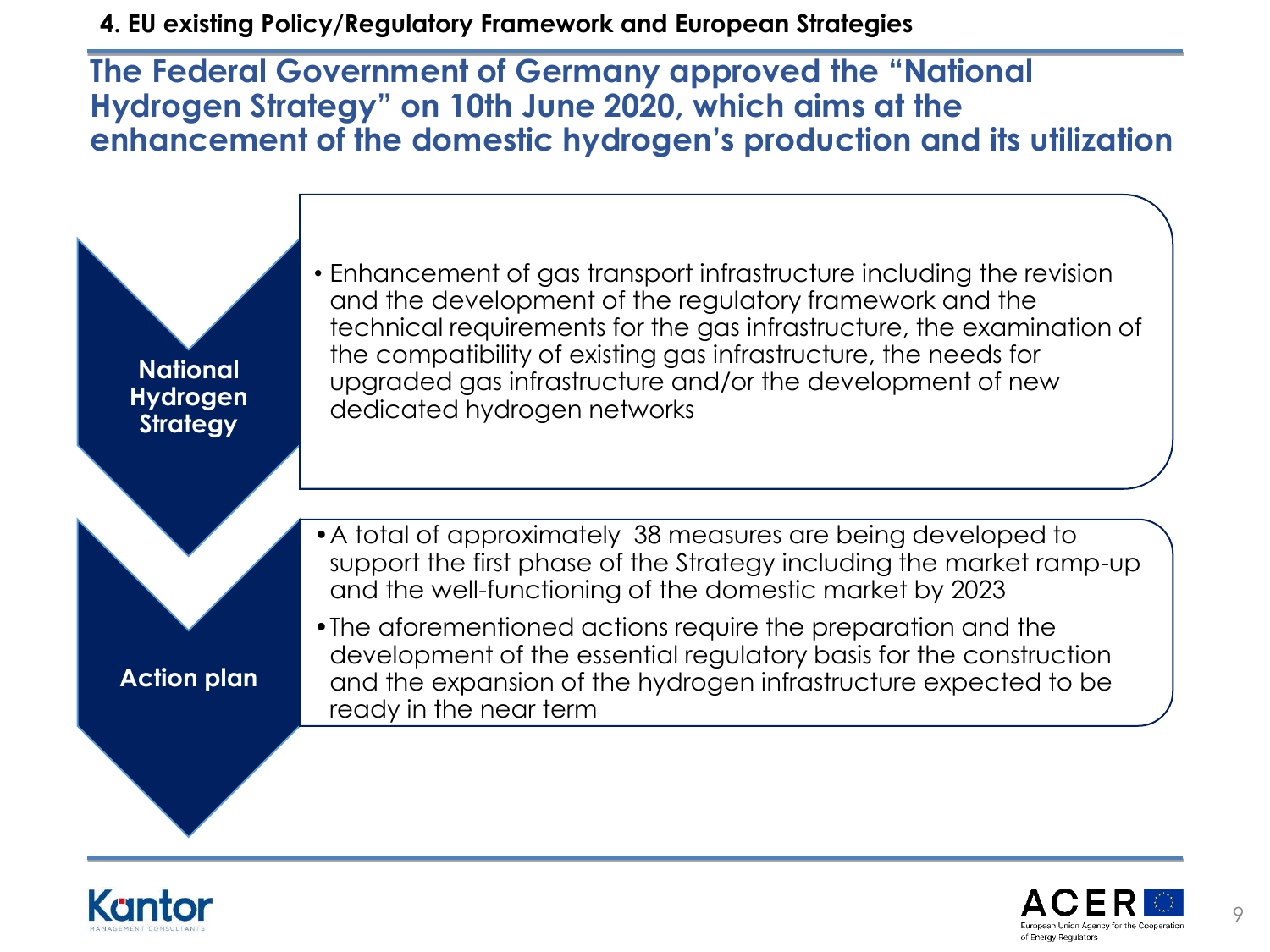#### **5. Review and meta-analysis**

#### **A review of 21 key papers has been carried out to identify all material whose primary focus is the regulatory aspects of hydrogen networks in the EU**

**The review sought to identify material related to the regulatory aspects of the accelerated refurbishment of the existing energy infrastructure and the development of new ones, relevant to hydrogen injection.**

#### **Assessment Areas**



**2**

The acknowledgement of infrastructure adaptation costs incurred by the network and gas facilities operators, specifically with respect to transmission, distribution, storage and liquefied gas facilities

- The time horizon of the regulatory period
- **3**
- Evaluation of infrastructure investments
- **4**
	- The benefits expected from the adaptations in developing a hydrogen network
	- Market, economic and financial terms and conditions to be accounted by regulators for hydrogen **5**



New technologies and products with a focus on those who address cross border barriers, for hydrogen handling



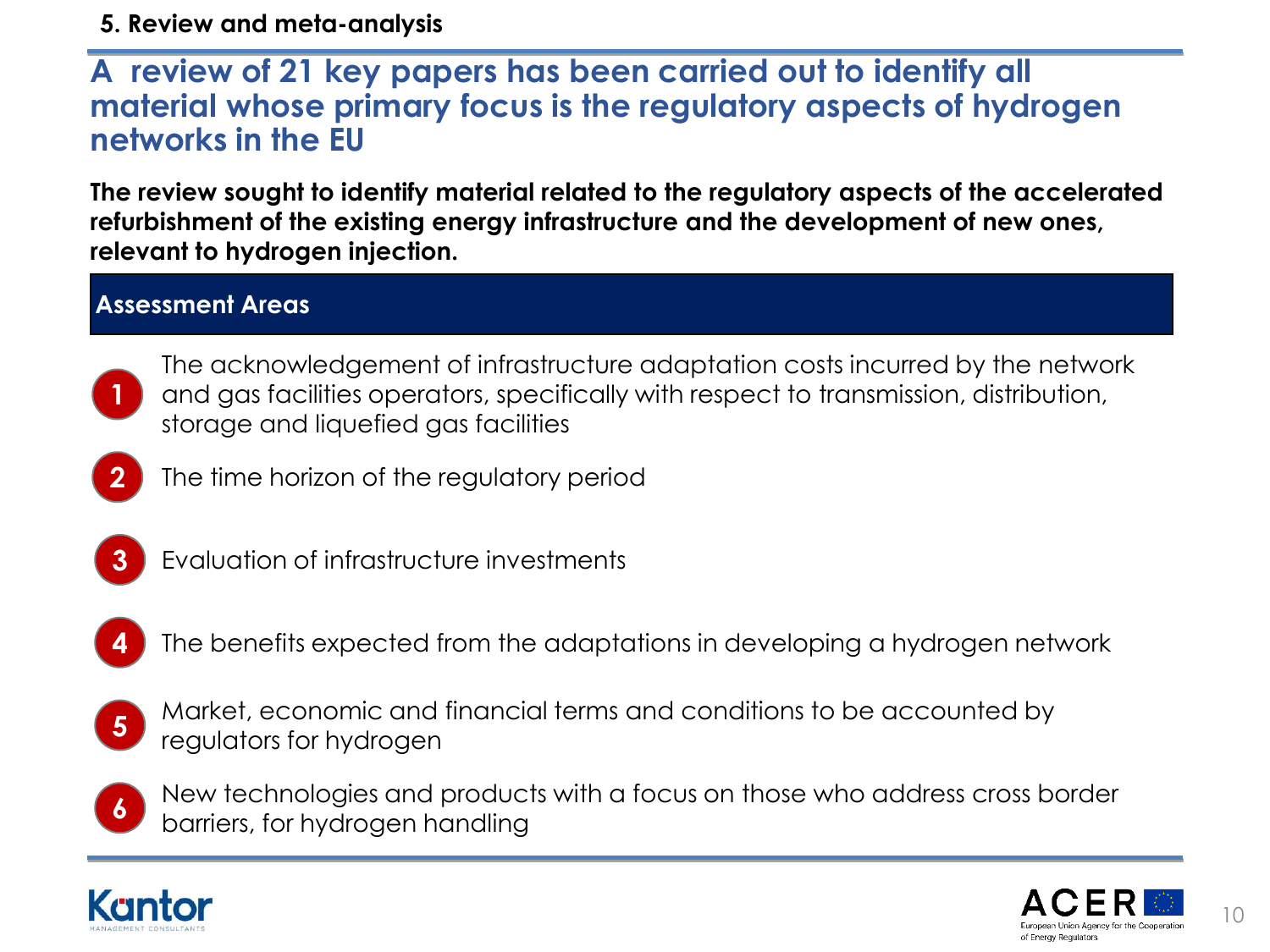#### **6. Gap analysis and key findings**

## **Gap Analysis - Acknowledgement of infrastructure adaptation costs**

#### **Current State**

- Absence of hydrogen network development planning
- Inadequate technology specific regulations
- Uncoordinated infrastructure planning between hydrogen and natural gas/electricity sectors

#### **Future State**

- Dynamic regulatory approach for H2 regulation for the transition phase
- Clear infrastructure investment plans for hydrogen – coordination with the natural gas and electricity sector
- Distinction between mixed gas networks and dedicated hydrogen networks
- Definition of roles amongst TSOs, DSOs, etc.
- NRAs being aware of infrastructure adaptation and/or new investment costs

#### **Action Steps**

- Network planning (DSOs & TSOs cooperation)
- Ownership of hydrogen storage facilities clearer definition of roles (in some EU MS ownership unbundled network operators are allowed to own storage facilities)
- In case of the identified need for regulation, incentive regulation for network operators and all market participants supporting innovation & R&D. Cost reflectivity should be respected by separate accounting of costs and separate tariffs, thus helping to avoid cross-subsidisation between natural gas and hydrogen.
- Support schemes for refurbishment of existing infrastructure and new pipelines, in cases that network owners cannot accomplish it by their own, resulting to high tariffs
- NRAs to be aware of investment and adaptation costs under proper consultation





11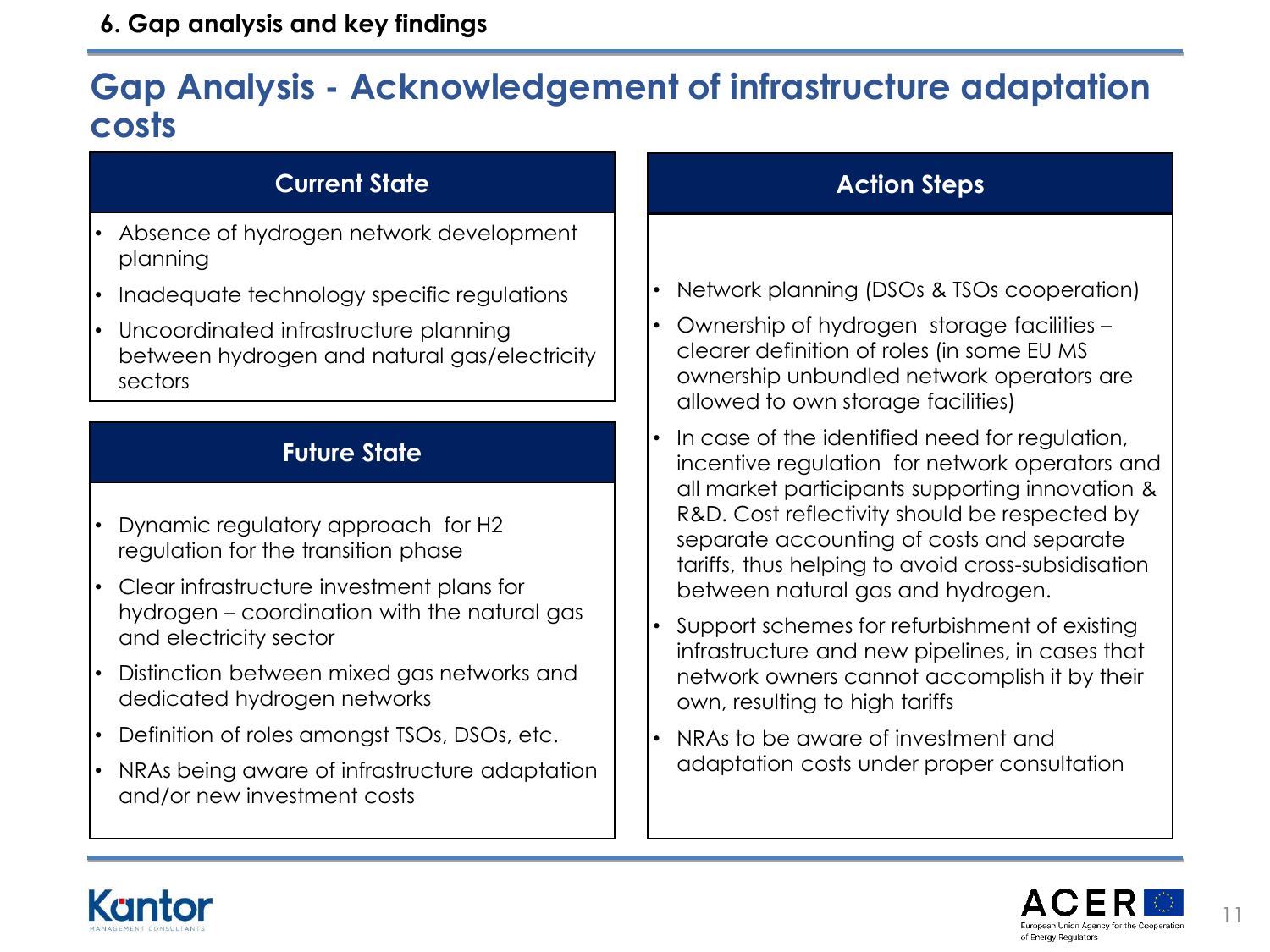# **Gap Analysis - The time horizon of the regulatory period**

#### **Current State**

- Three-phase development plan foreseen in the EU hydrogen strategy
- No EU harmonised hydrogen blending limits targets and quotas and thus, no harmonized regulation to inject H2 into the existing grid

#### **Future State**

• Development of infrastructure by specific target years (2030, 2050) to realize decarbonization goals in parallel with market development

#### **Action Steps**

- Clear regulatory phases and milestones, in cases of regulated hydrogen networks
- Assessment of infrastructure needs for mixed gas networks (transition phase) and dedicated hydrogen networks)
- Set specific H2 blending quotas by specific target years, eventually leading to harmonization of regulation across the EU
- Regulatory sandboxes at EU level with the supervision of NRAs at national level to develop R&D and pilots in the medium term (in order to avoid price and access discrimination and help to set an investment framework that attracts networks operators )
- Planning and regulation of medium-range backbone transmission infrastructure



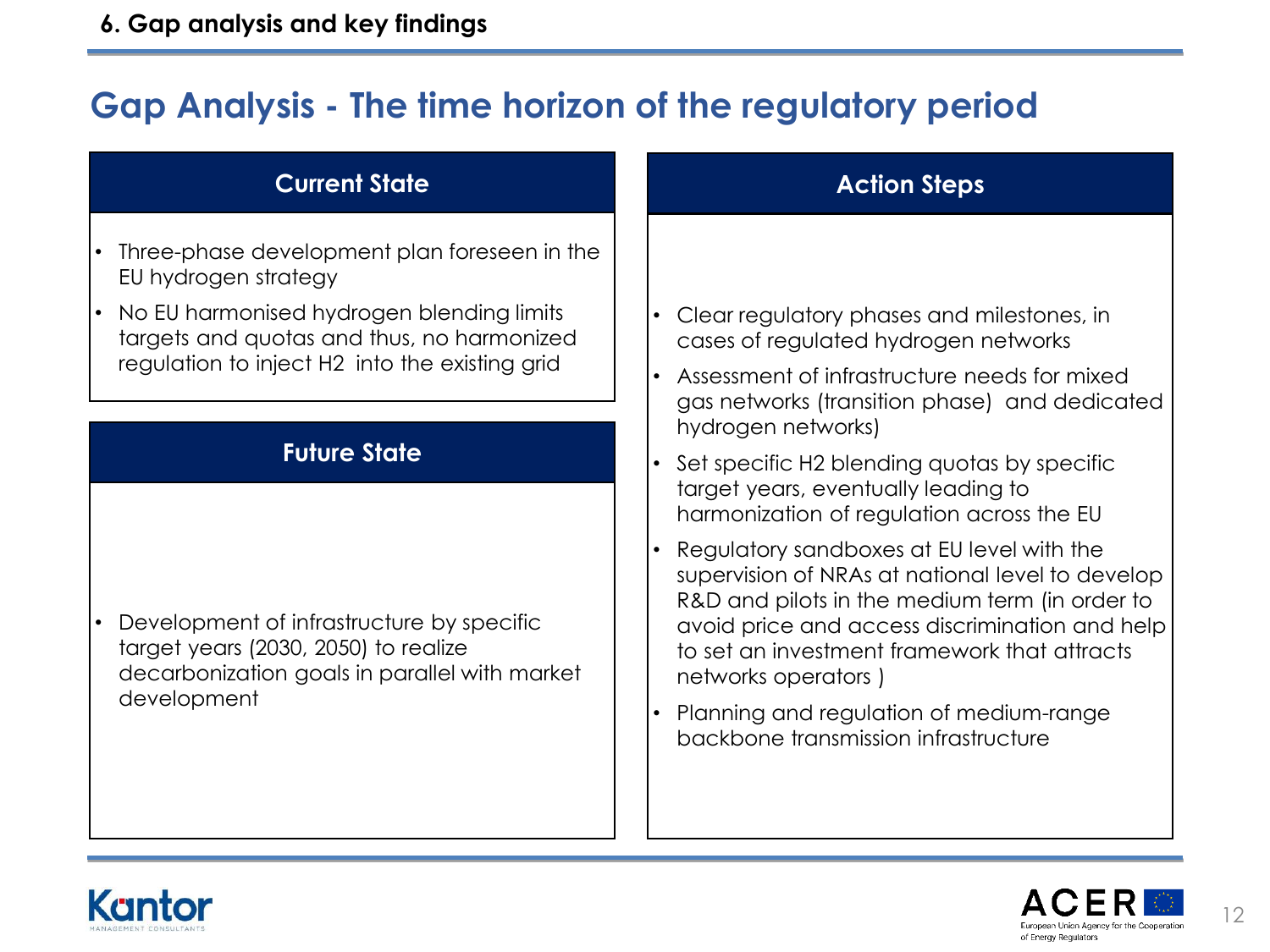# **Gap Analysis - The benefits expected from the adaptations in developing a hydrogen network**

#### **Current State**

- Current methods applied, e.g. CBA
- Inhomogeneity in CBA methodologies or other appraisal method used

#### **Future State**

- Optimal investment decisions with respect to infrastructure development
- Regulatory framework to address the benefits, apart from the risks

#### **Action Steps**

- Introduction of a Hydrogen Network Code and Network Tariff Regulation, at least blending hydrogen, in case of regulated hydrogen networks with a clear regulation on revenues and tariffs methodology at EU level , by also making certain that hydrogen is not included in the natural gas revenue and tariff regulation, in order to avoid cross-subsidisation for hydrogen by natural gas users
- ACER to be authorized to issue binding CBA guidelines
- Sustainability benefits to be factored in CBA and full assessment of decarbonization effects to be considered in decommissioning and repurposing of infrastructure
- PCIs (CBA appraisal) to include hydrogen projects



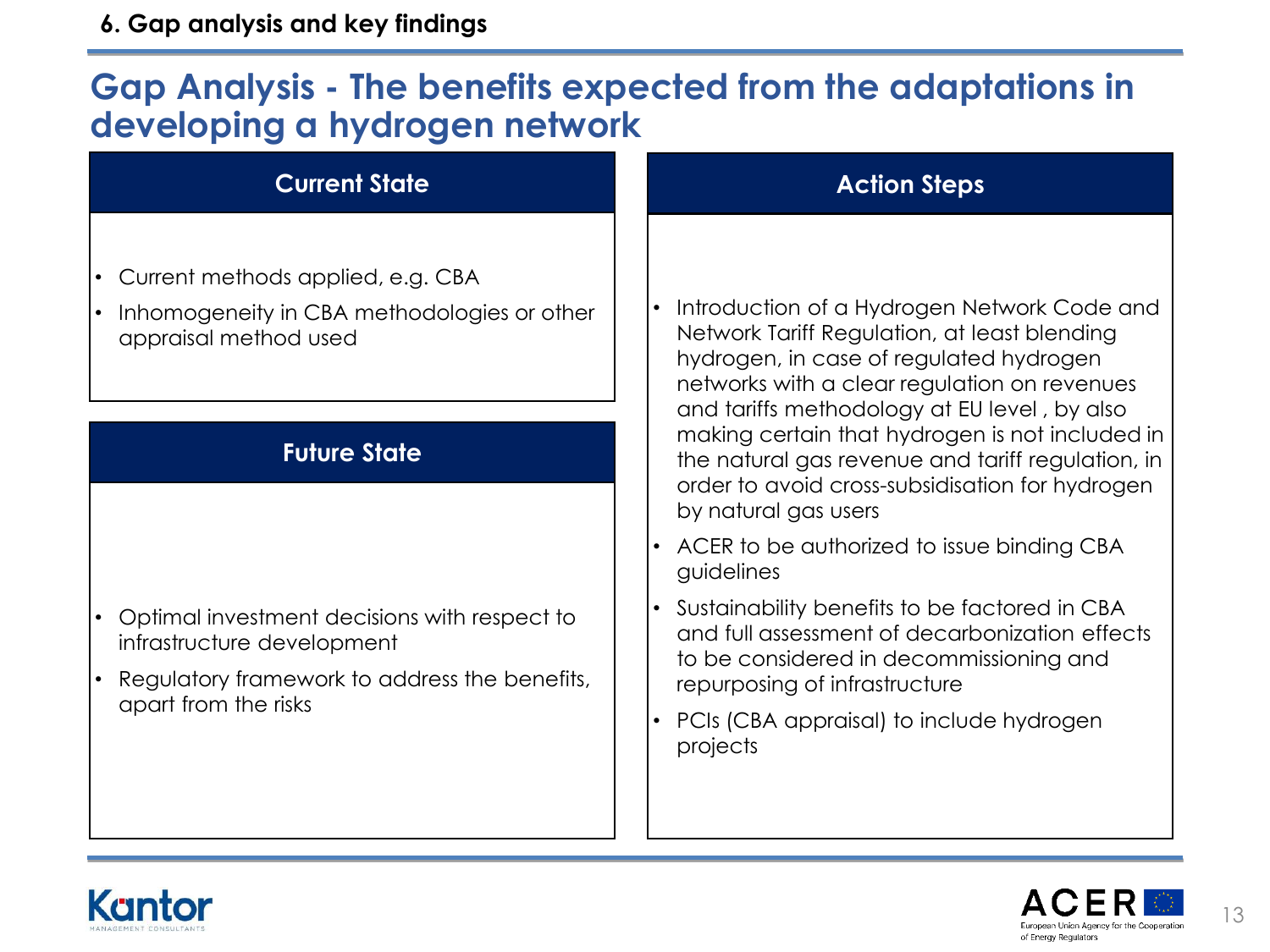#### **6. Gap analysis and key findings**

# **Gap Analysis - Market, economic and financial terms and conditions**

#### **Current State**

- Lack of framework particularly for dedicated hydrogen networks (Licensing and registration issues, e.g. lack of provisions, Unclear P2G legal status, Unclear future role of TSOs)
- Institutional and structural issues

#### **Future State**

- Effective competition in the market, with high levels of liquidity
- Sustainable and transparent market

#### **Action Steps**

- Clear framework for licensing of hydrogen facilities
- Clear role of NRAs regarding hydrogen
- Monitoring of hydrogen production facilities and hydrogen production, in terms of volumes and other parameters
- Participation of hydrogen producers in balancing, maybe in a more distant future
- Storage and Linepack Regulation
- Revision of gas market legislation
- The unbundling of TSOs/DSOs must be respected. Provisions for TSOs/DSOs to invest in projects such as P2G until market mature enough. If no interest is expressed by market parties/investors, TSOs/DSOs should be generally avoided, even in cases of insufficient interest in P2G investment by market participants. However, careful assessment must be made for pilot projects and other exceptional circumstances where an investment could be carried out by TSOs/DSOs and under close supervision of NRAs.



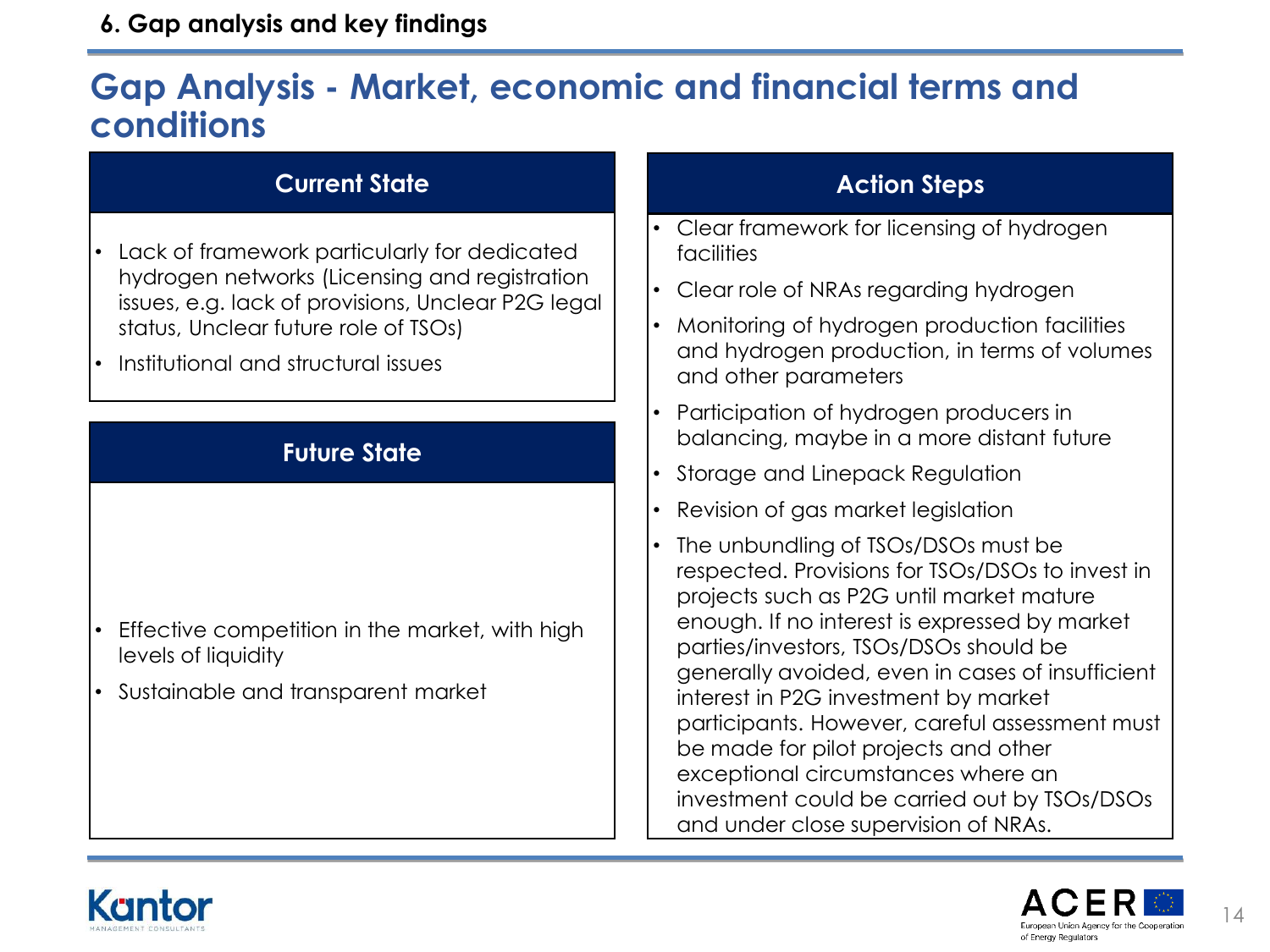# **Gap Analysis - New technologies and products**

| <b>Current State</b>                                                                                          | <b>Action Steps</b>                                                                                                                                                                                                                                               |  |
|---------------------------------------------------------------------------------------------------------------|-------------------------------------------------------------------------------------------------------------------------------------------------------------------------------------------------------------------------------------------------------------------|--|
| Immaturity of relevant technologies<br>$\bullet$                                                              |                                                                                                                                                                                                                                                                   |  |
| • Some projects already address cross-border<br>barriers, creating a hydrogen backbone                        |                                                                                                                                                                                                                                                                   |  |
| Lack of common gas quality standards at large                                                                 |                                                                                                                                                                                                                                                                   |  |
| Low interconnection capacity level in certain                                                                 |                                                                                                                                                                                                                                                                   |  |
| areas                                                                                                         | Definition of hydrogen and hydrogen facilities,                                                                                                                                                                                                                   |  |
| <b>Future State</b>                                                                                           | as well as clear definitions for renewable and<br>low carbon gases                                                                                                                                                                                                |  |
| Single European market with unhindered flows<br>and interconnections<br>Prospects for unified hydrogen market | Hydrogen standards (including Safety<br>standards for hydrogen and blending limits, gas<br>quality measurements)<br>EU-wide Guarantees of Origin (GO)/certificates<br>system (addressing cross-border barriers)<br>• Fuel Mix disclosure obligations on suppliers |  |



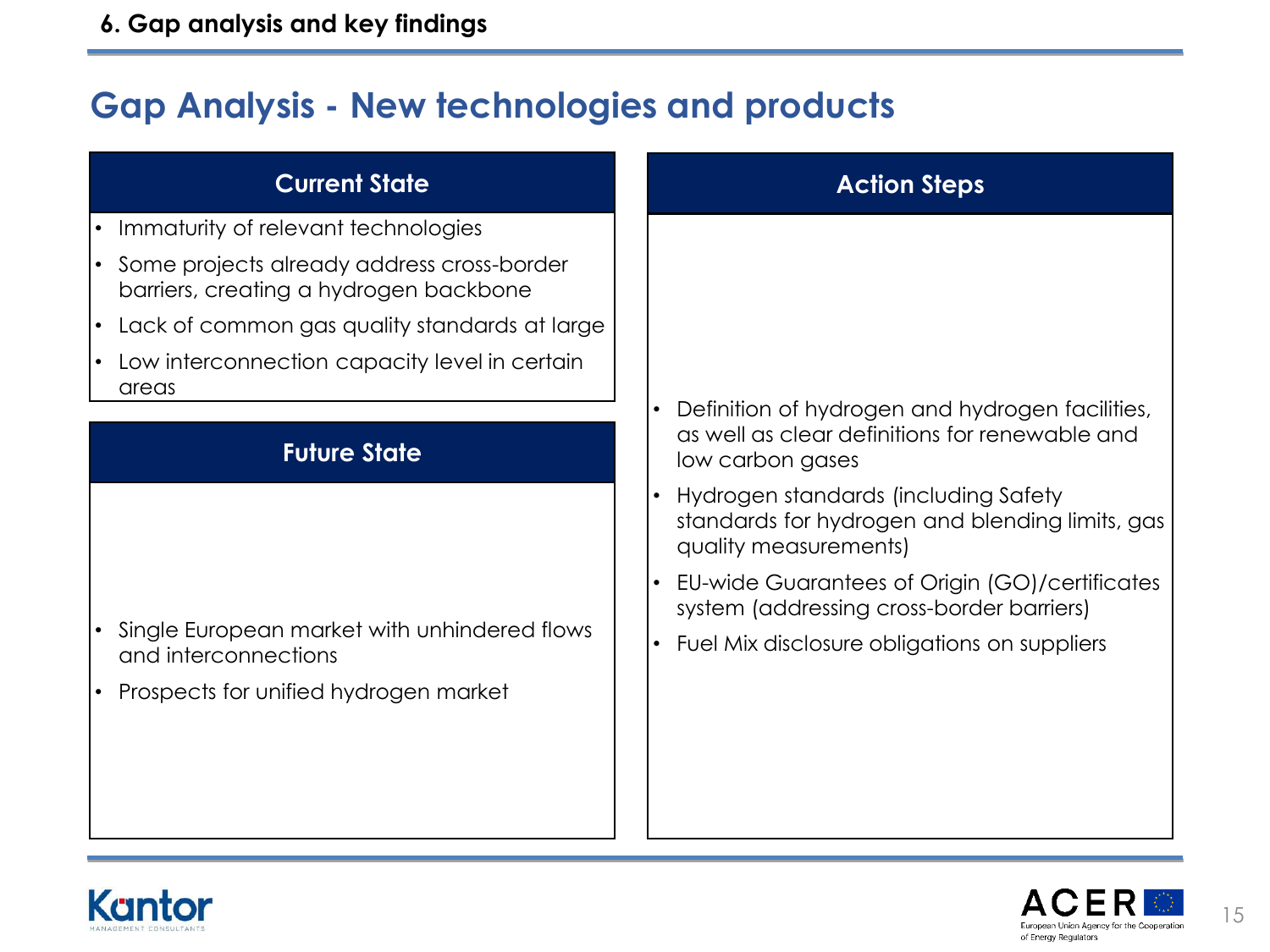#### **7. Recommendations**

#### **Recommendations aim for creating a framework that supports and enhances the uptake of clean hydrogen, while promoting its role as a facilitator of sectoral integration.**

- $\triangleright$  There is a need for clear definitions for renewable and low carbon gases. The recast RED includes a taxonomy of hydrogen, yet it focuses on the transport sector and not on the use of hydrogen in other important sectors, e.g. industry. Clarity is required also on the legal status of energy storage in particular with respect to power-to-gas (P2G).
- The recast EU RED (2018/2001/EU) extends the scope of Guarantees of Origins to cover hydrogen and mandates European Standard Organizations to review the standard EN 16325, which specifies the requirements for GOs. There is a need of coordination between countries to agree on a common methodology for tracing and certifying hydrogen production.
- $\triangleright$  Common gas quality standards should be agreed upon and adopted by Member States.
- Following the time planning of the EU Hydrogen Strategy, an assessment of infrastructure needs for mixed and dedicated hydrogen networks should be conducted, for the medium- and long-term.
- $\triangleright$  A hydrogen market design, in line with the electricity and gas markets would help realize the full potential of hydrogen towards decarbonization.



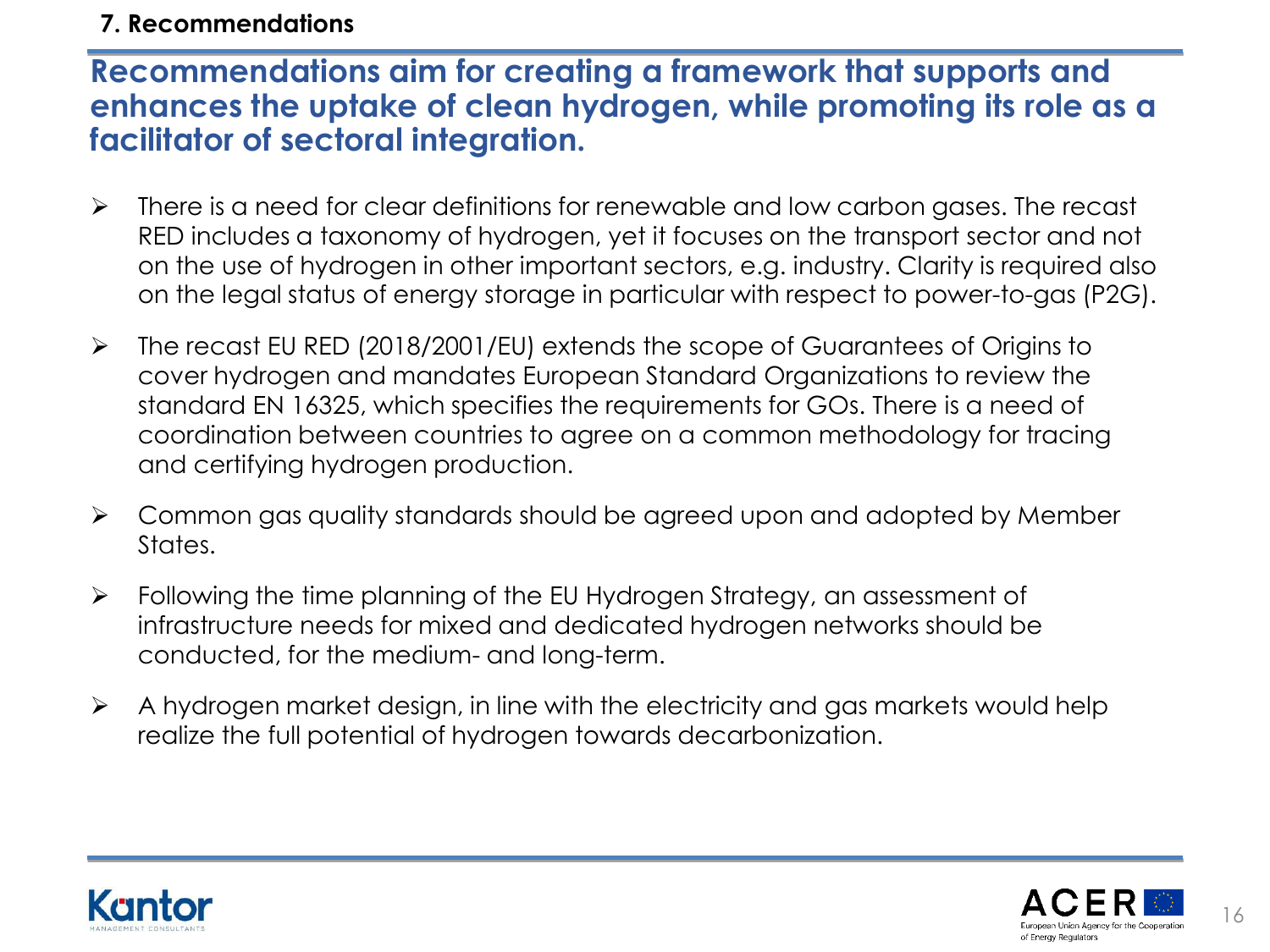**Thank you for your time**

**Costas Kastrinakis: Spyros Stagakis:**